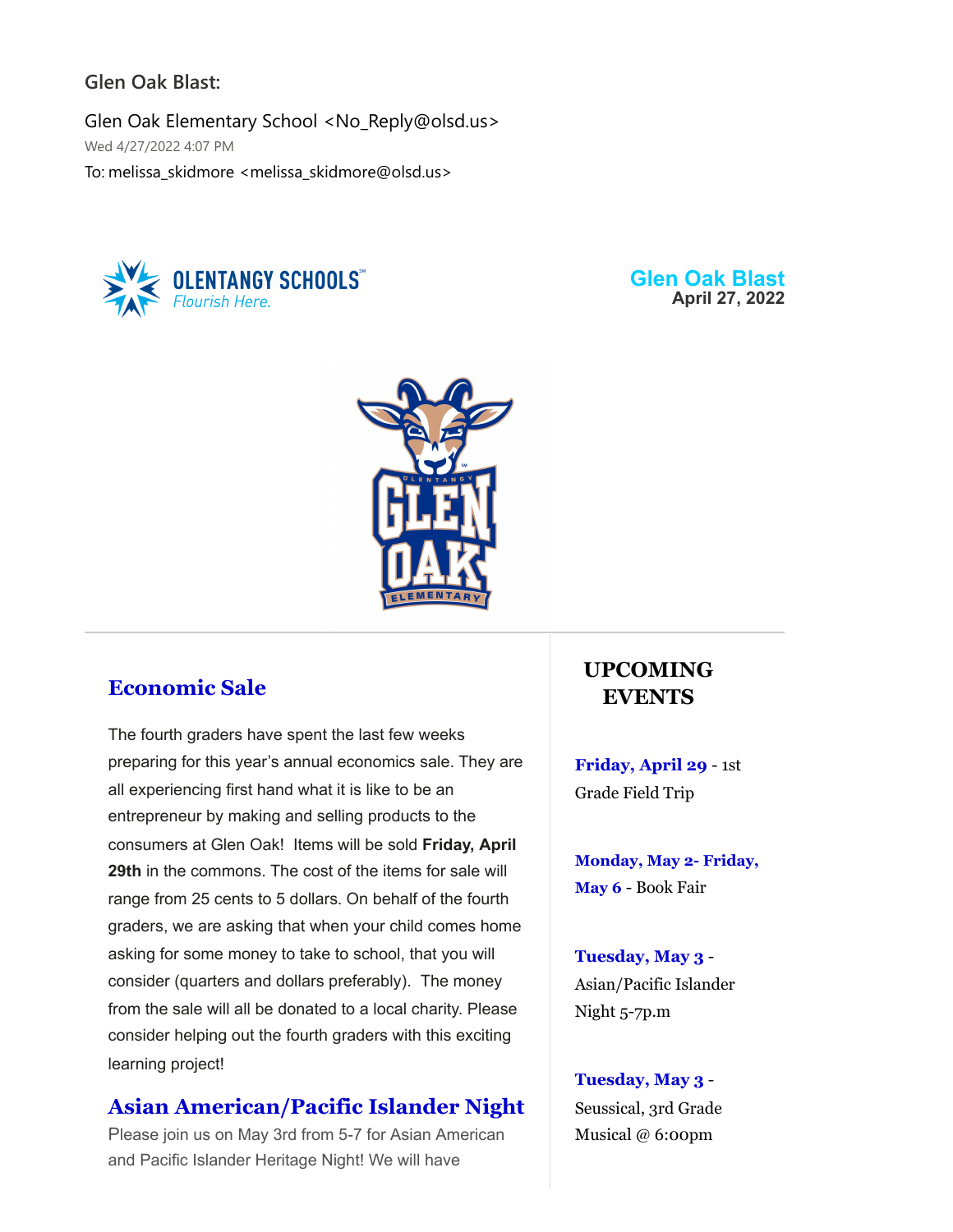badminton, cricket, origami, books, dance, and singing from the third grade. Children must have an adult with them. You are welcome to bring food to share!

#### **Running Club**

Tomorrow the running club will be running a 5K! Parents are invited to come and support their runners! Next Thursday, May 5th, is the last day of running club.

#### **Field Day**

PTO is looking for volunteers to help with Glen Oak's 2022 Field Day on Friday, May 20. This is one of our most anticipated events and we need your help to make it a memorable day for all of our amazing kiddos! [Sign up](https://www.signupgenius.com/go/4090a4bafaa22a6fb6-20221) for an AM or PM shift...or sign up for both and we'll buy you lunch.  $\odot$  Thanks for your support!

## **Family Literacy Night**

Join us on Thursday, May 5 in the gym for an hour of fun before you go to the book fair and/or 2<sup>nd</sup> Grade Musical. You can play Bingo and win a book, have fun with Reader's Theater, learn about wild jungle animals and find out about a fun app called Rubies of Africa from one of our Glen Oak parents. Hope to see you there!

#### **Scholastic Book Fair**

Escape into the jungle at the [Glen Oak Book Fair.](https://bookfairs.scholastic.com/bookfairs/cptoolkit/homepage.do?method=homepage&url=glenoakelementaryschool) The adventure will be open for students and staff during school hours starting on Monday, May 2 through Friday, May 6 with two night events for families, Tuesday, May 3 from 5-7 and Thursday, May 5 from 5:30-8. Please consider [volunteering](https://volunteer.scholastic.com/#/experience/login/iPH6GZtxY) your time. Stop in for a roaring good time!

#### **Title Survey**

Your child attends a Title I School. Title I Schoolwide programs serve all children in a school. All staff, resources, and classes are part of the overall School wide program. The purpose is to generate high levels of academic achievement in core subject areas for all

**Thursday, May 5** - Student Council Mtg.

**Thursday, May 5** - Family Literacy Night, 5:30-6:30p.m.

**Thursday, May 5** - 2nd Grade Musical @ 7:00p.m.

**Thursday, May 5** & **Friday, May 6 -** Kindergarten Field Trip

**Monday, May 9 & Tuesday, May 10-** Kindergarten Musical @ 2:45

**Monday, May 9** - 4th Grade Field Trip (Harvey/Burchinal)

**Thursday, May 12** - 1st Grade Musical @ 7:00p.m

**Monday, May 16 -** Last House Meeting

**Tuesday, May 17** - 4th Grade Field Trip (Mentzer/Stratmoen)

**Friday, May 20 -**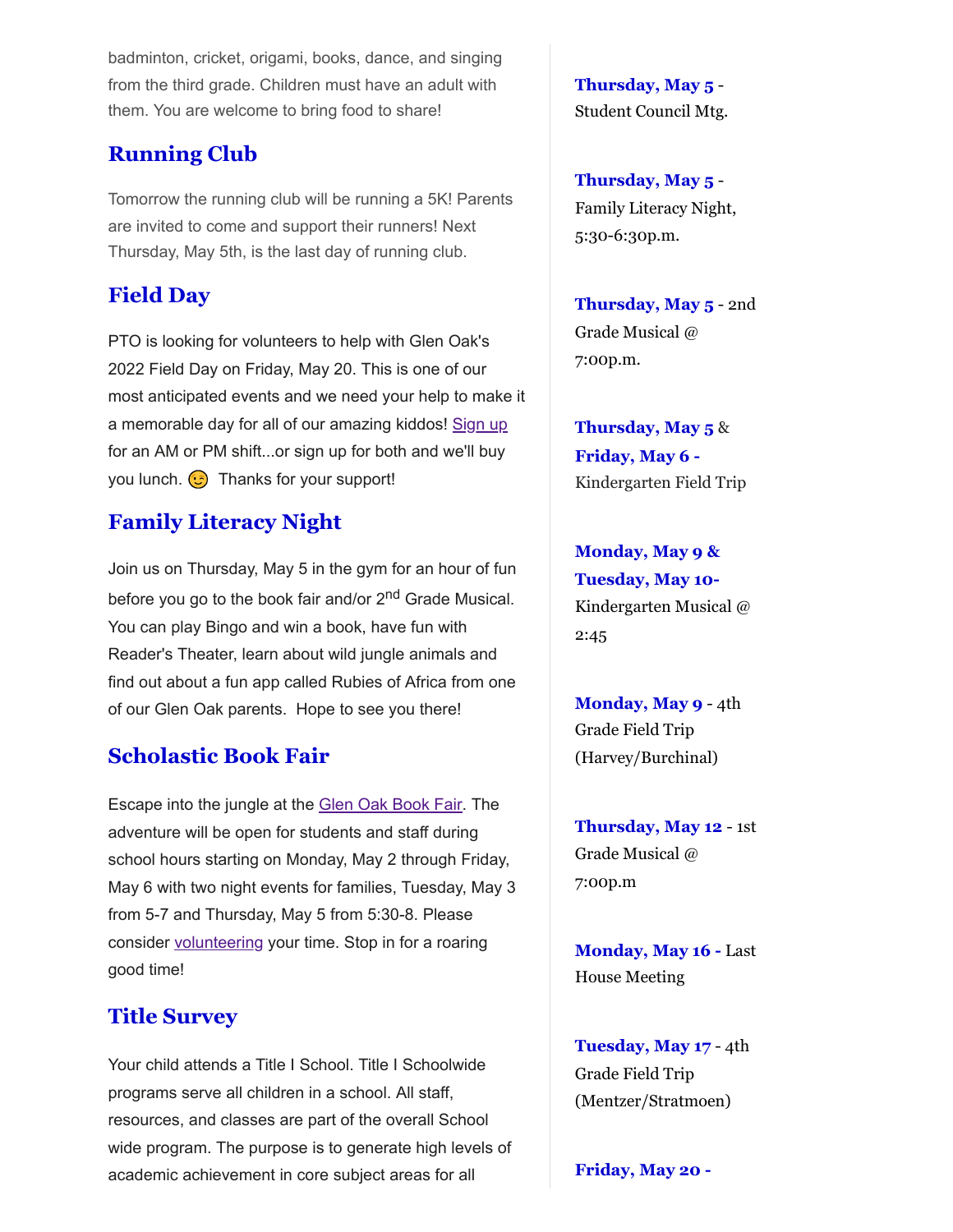students, especially those students most in need. We would like your [input o](https://olsd.az1.qualtrics.com/jfe/form/SV_3k54vBLZ8wNdkvI)n how we are doing.

#### **News from the Gym**

Congratulations to Mentzer's class for winning the Golden Shoe award. We are finishing up our Pacer test and endurance run. Looking forward to our Lacrosse and scoops next week!

*follow us on Instagram @glenoakelementaryolsd.*

[Deadline to order school](https://goes.olentangy.k12.oh.us/default-board-post-page-glen-oak/~board/glen-oak-elementary-news/post/school-supply-kits) supplies.

**Friday, May 20 -** Field Day (3-5 AM, K-2 PM)

**Thursday, May 26** - Last Day of School

## **Specials Rotation Days**

Thurs., April 28 - E Day Fri., April 29 - A Day Mon. May 2 - B Day Tues. May 3 - C Day Wed. May 4 - D Day

**EXTRA INFORMATION**

> **Golden Goat Winner is.... Ms. Burchinal's Classes!** [2021-22 Calendar](https://resources.finalsite.net/images/v1623338803/olentangyk12ohus/sz9j8nno6oh20v3wyps6/2021-2022DistrictCalendarApproved4-23-20_1updated.pdf),

[2022-23 Calenda](https://resources.finalsite.net/images/v1620050549/olentangyk12ohus/qd6qvmokm7y6lk1e4riu/2022-2023OLSDistrictCalendar.pdf)r

[Kindergarten calendar](https://resources.finalsite.net/images/v1610728354/olentangyk12ohus/suvljtjbbcrvefp8t0eg/Kindergarten2021-2022Calendar-FINAL11321.pdf)

[lunch menu](https://www.schoolnutritionandfitness.com/static/greenmenus/1605120015275702/2022/2022/520256-2021-2022_Cycle_Menu_updated_11_-_18-_21_effective_December.pdf)